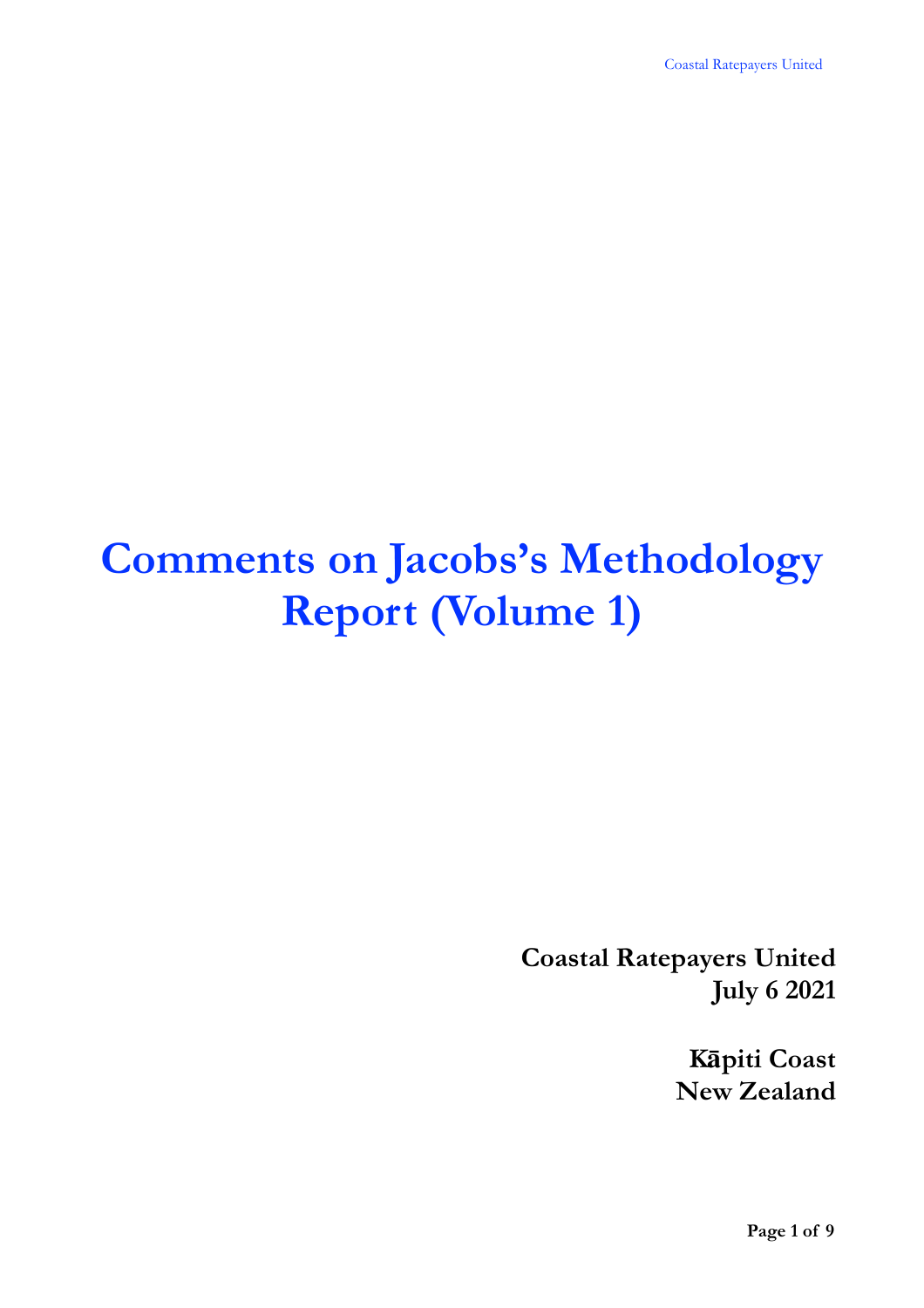## **INTRODUCTION**

Jacobs have published *Kāpiti Coast Coastal Hazard Susceptibility and Vulnerability Assessment Volume 1: Methodology* to "update previous coastal hazard assessments undertaken along the Kāpiti Coast District shoreline" to assist the KCDC's "Takutai Kāpiti: Our community-led coastal adaptation project".

The scope was set out in the contract between Jacobs and KCDC and is described in this report.

<span id="page-1-1"></span>Coastal Ratepayers United Inc. (CRU)<sup>1</sup> represents the part of the Kāpiti community directly affected by the immediate coastal hazards and has over a decade's experience dealing with the technical issues that arise with assessing these. While Jacobs' Assessment is a significant step forward on previous assessments, in our view a number of professional judgments and technical assumptions made in it detract from the report and its usefulness for KCDC and the community in supporting its stated purpose (1.1), particularly its use for Hazard Assessment under the NZCPS for planning purposes.

Given the amount of time that CRU has had to review Volume 1, we have limited ourselves to identifying the material issues without quantifying their impact in detail or necessarily suggesting what should be done. However, we consider these issues are sufficiently significant that they require either amendment of Volume 1 or comment on the reasons for the choices made and any consequent limitations before proceeding to Volume 2.

We also make clear this in the nature of a review only and should be read in the context of the time and resources available to it. It is possible that these issues stem from misunderstandings or lack of information e.g., key data, raw data and code that has not yet been published.

## **KEY ISSUES**

- **1. Pervasiveness of "conservative" Approaches in the Report.**
- **2. Relationship between Global MSL and Local SL.**
- **3. Trigger Points**
- **4. Use of RCP 8.5H+ and de facto Adoption of RCP 8.0 for Sea-Level Rise (SLR).**
- **5. Treatment of Vertical Ground-Level Movement.**
- **6. Treatment of Accretion when it Outpaces SLR**
- **7. Use of Bruun Rule and Lack of Validation.**
- **8. Linear Model in Time for Historic Trends.**
- **9. Treatment of Options for Sea Walls.**
- **10. Uncertainty Distributions and Materiality.**

<span id="page-1-0"></span>[<sup>1</sup>](#page-1-1) See Appendix for more information about CRU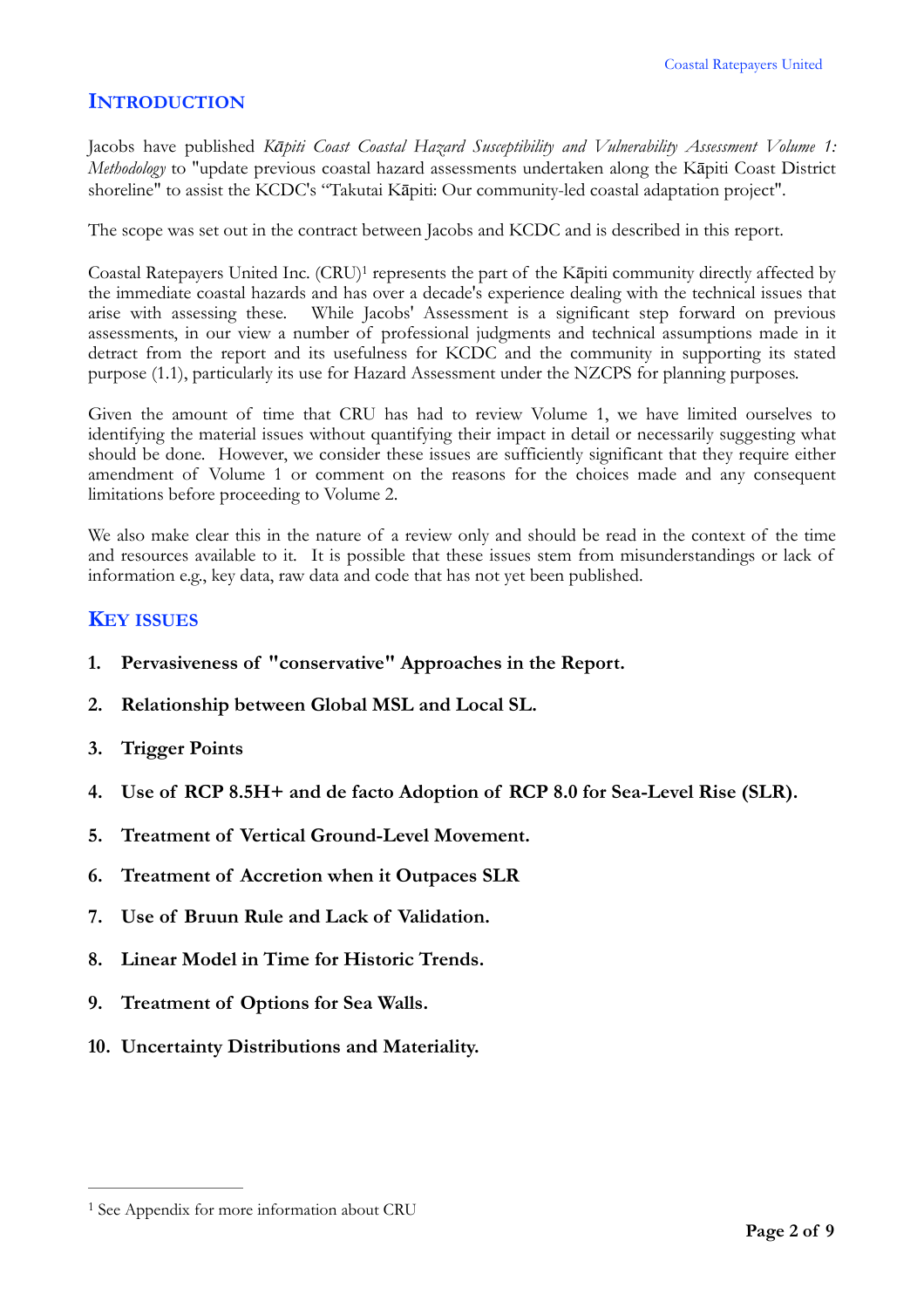### **1. Conservative Approaches**

As a general comment, we have been struck by the pervasiveness of "conservative" approaches presented in the report. A partial list includes the Bruun Rule (section 6.4.3), coastal inlet migration (6.7.3), the bathtub model (7.2.2), extreme sea levels (7.3.1) and groundwater levels (7.3.3).

A strong conservative bias, like any other form of bias, is highly undesirable for planning purposes. By forcing the analyst's own risk preferences on to the decision-makers, it may lead the community to avoid selecting futures that would better accord with the community's own risk preferences.

**We strongly encourage Jacobs to review its conservative choices and to balance them with nonconservative estimates wherever possible, even if that must reflect unsupported expert judgement. This is necessary so that the Community Panel can better understand the uncertainties inherent in the analysis. Making a single conservative choice simply hides those uncertainties.**

## **2. Relationship between Global MSL and Local SL.**

<span id="page-2-4"></span>The Report directly incorporates GMSL projections (adjusted for local relative movements) in its model to project Kāpiti coast's RSL, and from that the shoreline. While MfE ([2](#page-2-0)017)<sup>2</sup> uses this approach in its Guidance (Section 5.6), its use in any specific location should be tested empirically to ensure that the local historic observations (without local relative movements) are material, are significantly correlated with GMSL<sup>[3](#page-2-1)</sup>, and the parameters derived from this relationship are robust.

<span id="page-2-7"></span><span id="page-2-6"></span><span id="page-2-5"></span>To achieve this the Report depends upon Bell et al. (2018) which is an update of Bell et al. (2012). The latt[e](#page-2-2)r was subject to a review commissioned by CRU by de Lange<sup>4</sup> that addressed this specific issue<sup>[5](#page-2-3)</sup> along with others that have largely been acknowledged in the Jacob's Report. While time has passed since de Lange was written the conclusions still should be addressed by any user of Bell et al. (2018) or MfE (2017).

Primarily de Lange suggests GMSL Projections may not be the dominant driver of Kāpiti coast's RSL and the historic relationship between them is weak.

Since 2012 the evidence has increased that other factors (e.g., tectonic processes) are even more significant and uncertain at Wellington. Consequently, if these factors are not being appropriately identified then analysis of the historic relationship of the residue (local absolute SLR) with GMSL will be unreliable, as is noted by the various references when discussing the statistical significance of this relationship. This then will impact on the parameters used in the projections of Kāpiti coast's RSL

A particular aspect of this problem is that the historic time series of estimated absolute local SLR can have models other than a simple linear relationship with a particular breakpoint fitted to it. The breakpoint analysis used in Bell et al. (2012) is not particularly sophisticated in the face of known regime changes whether natural (IPO, ENSO) or man-made (measurement techniques).

<span id="page-2-0"></span>References are to the corresponding reference in the Jacobs' report Volume 1. [2](#page-2-4)

<span id="page-2-1"></span><sup>&</sup>lt;sup>[3](#page-2-5)</sup> The problems of downscaling Global MSL projections to regional projections are well understood e.g., IPCC (2013a).

<span id="page-2-2"></span>[<sup>4</sup>](#page-2-6)https://researchcommons.waikato.ac.nz/bitstream/handle/10289/9662/ Comments%20on%20GWRC%20DCCS.pdf

<span id="page-2-3"></span><sup>&</sup>lt;sup>[5](#page-2-7)</sup> We note that Bell et al. (2018) does not reference the issues raised by de Lange or his report itself.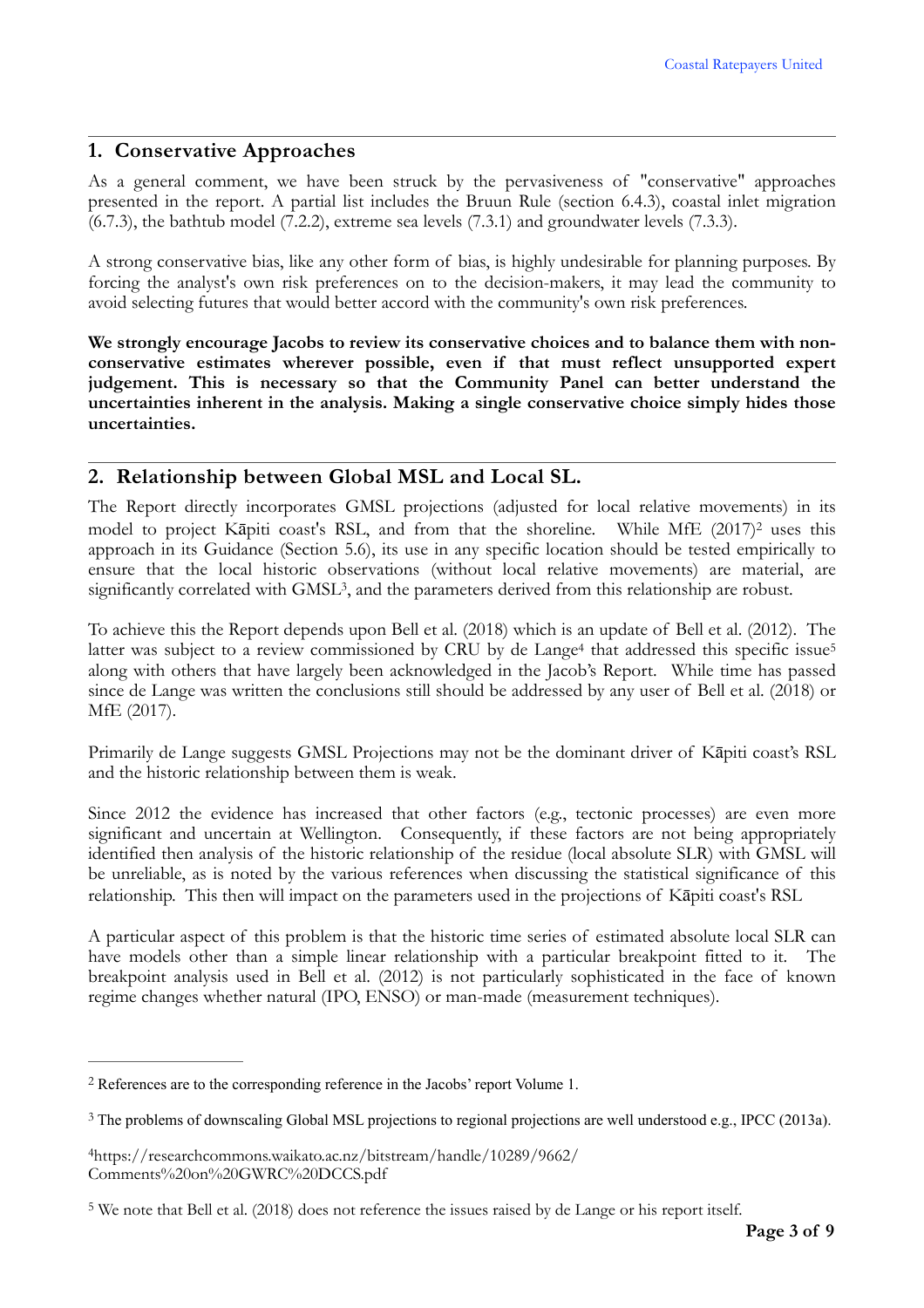This issue is potentially material and should be discussed in the Report to justify the judgements made, and with that, the parameters and error estimates used in the assessment of the Kāpiti coast's RSL.

### **3. Trigger Points**

When managing hazard risks from an evolving process there are two distinct ways of identifying when a vulnerability might occur.

One is the use trigger points of physical events such as a particular amount of sea-level rise. This is encouraged by MfE (2017) and focuses on triggering actions to manage a risk by the physical proximity to the hazardous event. We strongly endorse it for this use, particularly where triggering regulatory action is involved. Residents can typically assess what is happening over time and by using that can judge the consequences and how far off they might be. It also gives greater certainty because the regulations do not need to change depending on the actual pathways that evolve.

But equally, interested parties want to understand the likely future risks with only today's knowledge. Risk assessment, particularly the consequences, is tightly tied up with estimates of how long before they will occur. They are interested in where the envelope of likely pathways ends up over a particular period, and over time which pathways are being eliminated (or added). In this case the trigger points for adaptive management have become the pathway that is evolving. This approach allows people to test the sensitivity of investment decisions to the pathways, and even to delay investment to achieve a better understanding of the pathway that is occurring.

So, both needs should be accommodated in any assessment (as per the caption of Figure 3.2).

Focusing scenario runs around the fixed shoreline triggers alone, as appears to be happening in Sections 4.2 and 6.1, runs the risk of losing information about the dynamic that is unfolding — the likely pathways, and the uncertainties that will get resolved by time. It is easy enough to derive physical trigger points from scenario-based pathway analysis, but more difficult the other way around, so we recommend this be the former be the used in the risk assessment (see next section).

#### **4. Use of RCP 8.5H+ and de facto Adoption of RCP 8.0 for Sea-Level Rise**

The NZCPS Policy 24 requires hazard identification and assessment to be done "taking into account national guidance and the best available information on the likely effects of climate change" i.e., it is to be based on the likely effects, and the usefulness of any guidance/information is constrained by this requirement<sup>6</sup>[.](#page-3-0)

<span id="page-3-1"></span>This requirement to be "likely" informs the remaining Policies including Policy 27 (1) and Policy 27 (2) (b) that references "the expected effects of climate change," back-referencing to the requirement to be "likely". Significantly, Policy 25's "In areas potentially affected by coastal hazards over at least the next 100 years …", is defined by Policy 24, that is in turn based on the "likely effects of climate change". Thus MfE (2017)'s view that Policy 25 requires the use of more extreme, i.e., "potential", effects is based on a misinterpretation of the law.

SLR is the primary effect of climate change considered by the Report.

RSLR projections from IPCC (2019) and MfE (2017) are given in Table 3.1. These are adjusted by the extremes of VLM to give Table 3.2, then rounded to give a series of RSLR projections in Table 3.3. These are then added to the estimated extreme sea levels based on a 1% AEP to give the input (Table 4.2) into calculations of impact on shoreline giving "SL" that is used in the probabilistic assessments.

<span id="page-3-0"></span>See, Allin "The Kapiti Fiasco" https://www.kapiticoast.govt.nz/media/29153/chapter-3-allin-appendix-1-allin- [6](#page-3-1) crozier-gwrc-pnrp-submission-received-14-july-2016-2.pdf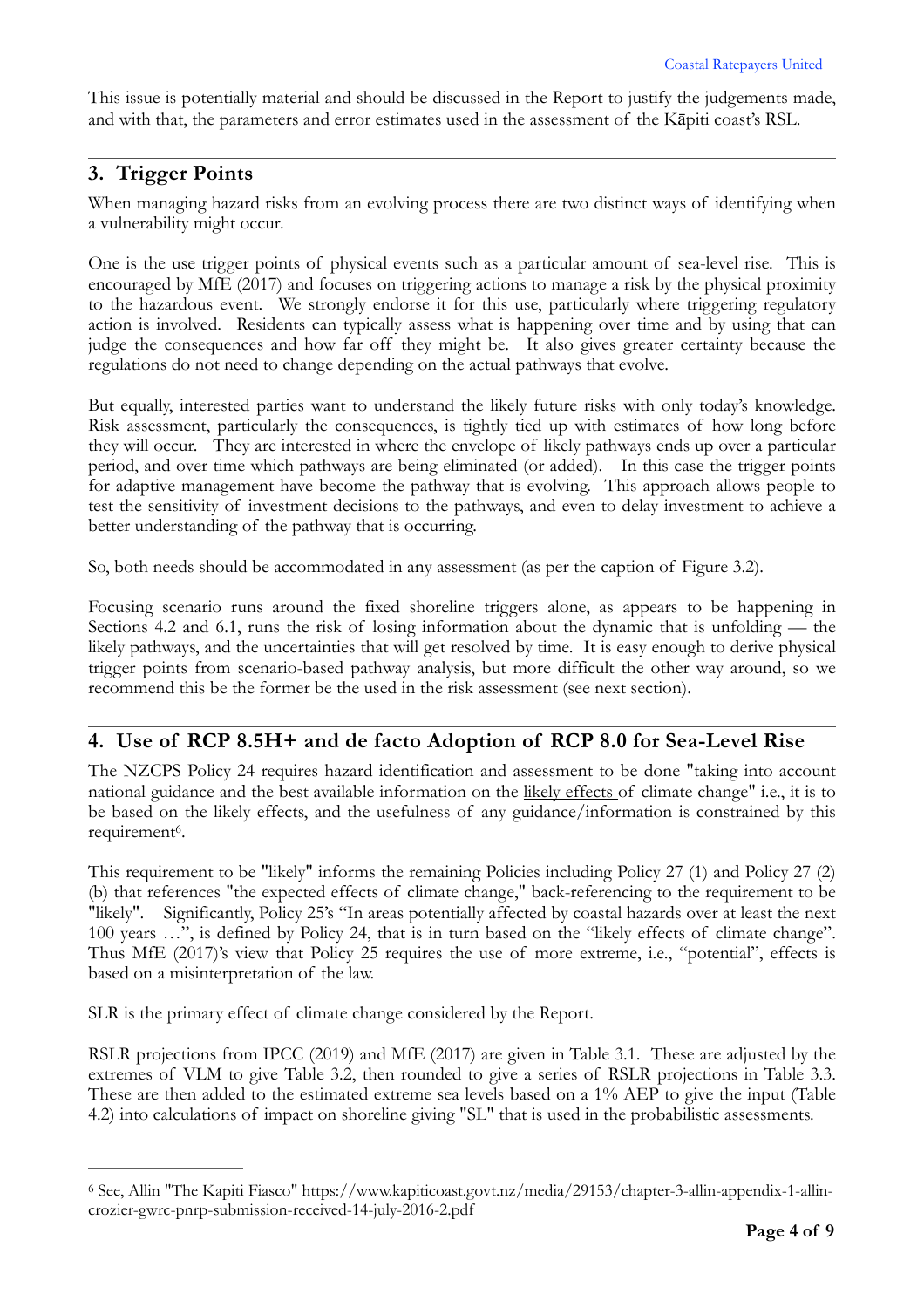This methodology uses an RSLR projection from RCP 8.5H+ as the upper scenario, RCP 2.6 median as the lower, and de facto uses figures similar to RCP 8.5 for the 2120 "Intermediate Projection".

<span id="page-4-5"></span>The assumed minimums and maximums applied to SL (or its components) in the probabilistic assessment are not given — they will not be published until Vol. 2[7](#page-4-0).

<span id="page-4-6"></span>These scenarios and the projections derived from them are unlikely<sup>[8](#page-4-1)</sup>, and all the probabilistic analysis will give is the likely range of unlikely futures. This will not be particularly useful in any application of the NZCPS.

MfE (2017) is explicit about the function of RCP 8.5H+ — it is only there for the "purposes of stresstesting adaptation plans where the risk tolerance is low and/or future adaptation options are limited, and for setting an SLR for green-fields development where the foreseeable risk is to be avoided" (p. 100).

Hence RCP 8.5H+ clearly is not "national guidance ... on the likely effects of climate change". It is only going to be of use for cities like Wellington where a major port and much of the CBD might be at risk. Its application to Kāpiti is difficult to see.

In respect of the suggestion that it gives better coverage of ice sheet melt, IPCC (2019) postdates MfE (2017) and is a much broader-based review than it. Section 4.2.3.3.1 explicitly discusses the weaknesses in the alternative methods such as Kopp (2014) used by MfE (2017), and even MfE (2017) acknowledges this issue (Section  $5.4.3$ )<sup>[9](#page-4-2)</sup>.

<span id="page-4-7"></span>IPCC (2019) explicitly says its projections are designed to capture the "likely range of RSL" (Section 4.2.3.3.4) with the implication that Kopp (2014) and other more recent contributions based on similar methodologies do not.

RCP8.5 is de facto used as approximately the 2100 intermediate projection. For that to be useful under the NZCPS, RCP8.5 would need to be a "likely" scenario, able to inform the "likely effects" of climate change.

<span id="page-4-9"></span><span id="page-4-8"></span>A series of papers in Climate Change 109 (2011) describe the RCP scenarios and their construction, including an overview<sup>10</sup> and RCP8.5<sup>11</sup>. RCP8.5 is the highest of what was designed as the reference scenarios i.e., no policy action. It gives an upper bound on these (i.e., "Compared to the scenario

<span id="page-4-0"></span>There is some curious language in Section 6.1 that says the probability distributions for PFSP arise from "pre- [7](#page-4-5) determined increments of SLR" possibly implying that Table 4.4 is applied deterministically i.e., its uncertainty is excluded from the probabilistic calculations. This seems highly unlikely since the timing of any hazard arising is central to its management. The community will need to have this uncertainty quantified as best as possible, and this is essential for setting any triggers/adaption thresholds in adaptive planning. Regardless the problems of using "unlikely" RCP scenarios still apply.

<span id="page-4-1"></span><sup>&</sup>lt;sup>[8](#page-4-6)</sup>MfE (2017) is incorrect to state likelihoods cannot be assigned to these scenarios (5.7.1). They are a product of the assumptions that go into them, and assessments can be made of their likelihood. The lie to MfE (2017)'s assertion occurs with it saying in the next breath: "It will be challenging, however, to achieve the lowest RCP2.6 M scenario as described earlier, because of the rapid and large reductions in emissions required globally".

<span id="page-4-2"></span><sup>&</sup>lt;sup>[9](#page-4-7)</sup>Ironically CRU had raised the same objections citing similar literature when commenting on a draft of MfE (2017) but these were put aside by the authors.

<span id="page-4-3"></span>https://link.springer.com/article/10.1007%2Fs10584-011-0148-z [10](#page-4-8)

<span id="page-4-4"></span>https://link.springer.com/article/10.1007/s10584-011-0149-y [11](#page-4-9)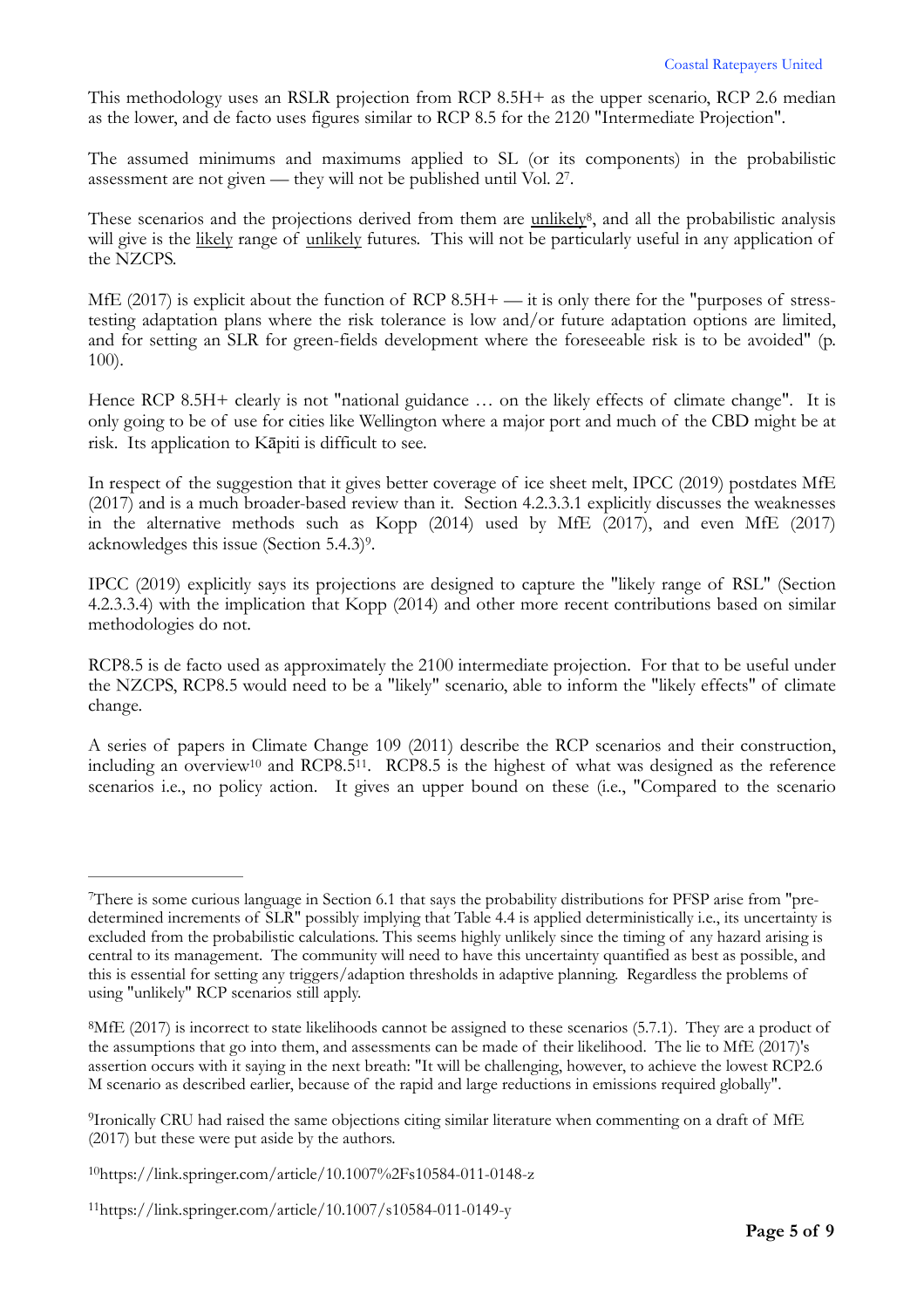<span id="page-5-5"></span>literature RCP8.5 depicts thus a relatively conservative business as usual case …"). For a fuller discussion see a recent article by Zeke Hausfather<sup>12</sup>

RCP8.5 assumes no policy interventions and along with other assumptions each of which is in the nature of "possible" not "likely". Jointly they become highly unlikely.

In fact, if countries reduce their emissions in line with the Paris targets, then there is no possible future in which the climate changes in accordance with RCP 8.5.

It would be remiss of Jacobs not to draw the inconsistency to the attention of the Community Panel and to provide the Panel with sea-level estimates which are consistent with plausible expectations of the future path of global emissions. This is not to say that such scenarios are the only ones that should be presented, but they should be emphasised as the "likely" future and as such should legally be the ones that inform our District Plans.

<span id="page-5-6"></span>RCP6.0[13](#page-5-1) includes a reference scenario based on "no-climate-policy" (and further, assumes any existing policies are retired when they expire). This scenario only reaches 7 Wm-2 and would better represent the no-policy intervention scenario, although given the various international processes and agreements since AR5 (e.g., Paris) a reversion to "no policy" and 7 Wm-2 by 2100 would be regarded by most as unlik[e](#page-5-2)ly. This is particularly so considering technological innovations over the last decade<sup>[14](#page-5-2)</sup> — these will not be rolled back. Thus RCP6.0 is a reasonable representation of an upper limit for likely emissions.

<span id="page-5-8"></span><span id="page-5-7"></span>Based on this IPCC (2019) then gives projected SLRs that take account of more recent information on ice sheet melt, and its published likely ranges gives a distribution based on multiple different climate model runs (and hence climate sensitivities to GHGs)<sup>15</sup>[.](#page-5-3) There seems no good reason to move from this for the purposes of applying the NZCPS.

However, there is good reason to expect a more aggressive policy response, and this will be increasingly likely as pathways consistent with RCP6.0 unfold.

<span id="page-5-9"></span>Faced with this situation and the use of an adaptive framework, further scenario runs that cover the "likely" outcomes are needed. CRU would expect at least two runs, one based on RCP6.0[16](#page-5-4) and another RCP4.5 (broadly as recommended by MfE (2017). The probability distributions of the CED that result will show the likely (P66) and P90 extent of hazard vulnerability conditional upon the "likely" assumptions of SLR over the period.

This is the minimum required to allow the outputs to be used to give effect to the NZCPS in the District Planning processes.

This change will impact any of the other coastal hazards' assessment where SLR is treated as an input e.g., inundation.

<span id="page-5-0"></span>[<sup>12</sup>](#page-5-5) https://www.carbonbrief.org/explainer-the-high-emissions-rcp8-5-global-warming-scenario

<span id="page-5-1"></span>[<sup>13</sup>](#page-5-6)https://link.springer.com/article/10.1007%2Fs10584-011-0150-5

<span id="page-5-2"></span> $^{14}$  $^{14}$  $^{14}$ E.g., unanticipated PV and wind generation cost reductions, LEDs, better batteries/EVs.

<span id="page-5-3"></span><sup>&</sup>lt;sup>[15](#page-5-8)</sup>Note the IPCC gives a distribution for SLR and we would expect that to be used instead of the simple triangular assumption.

<span id="page-5-4"></span><sup>&</sup>lt;sup>[16](#page-5-9)</sup>The issue of the IPCC sea-level projections ending at 2100 can be addressed in a variety of ways using IPCC projections.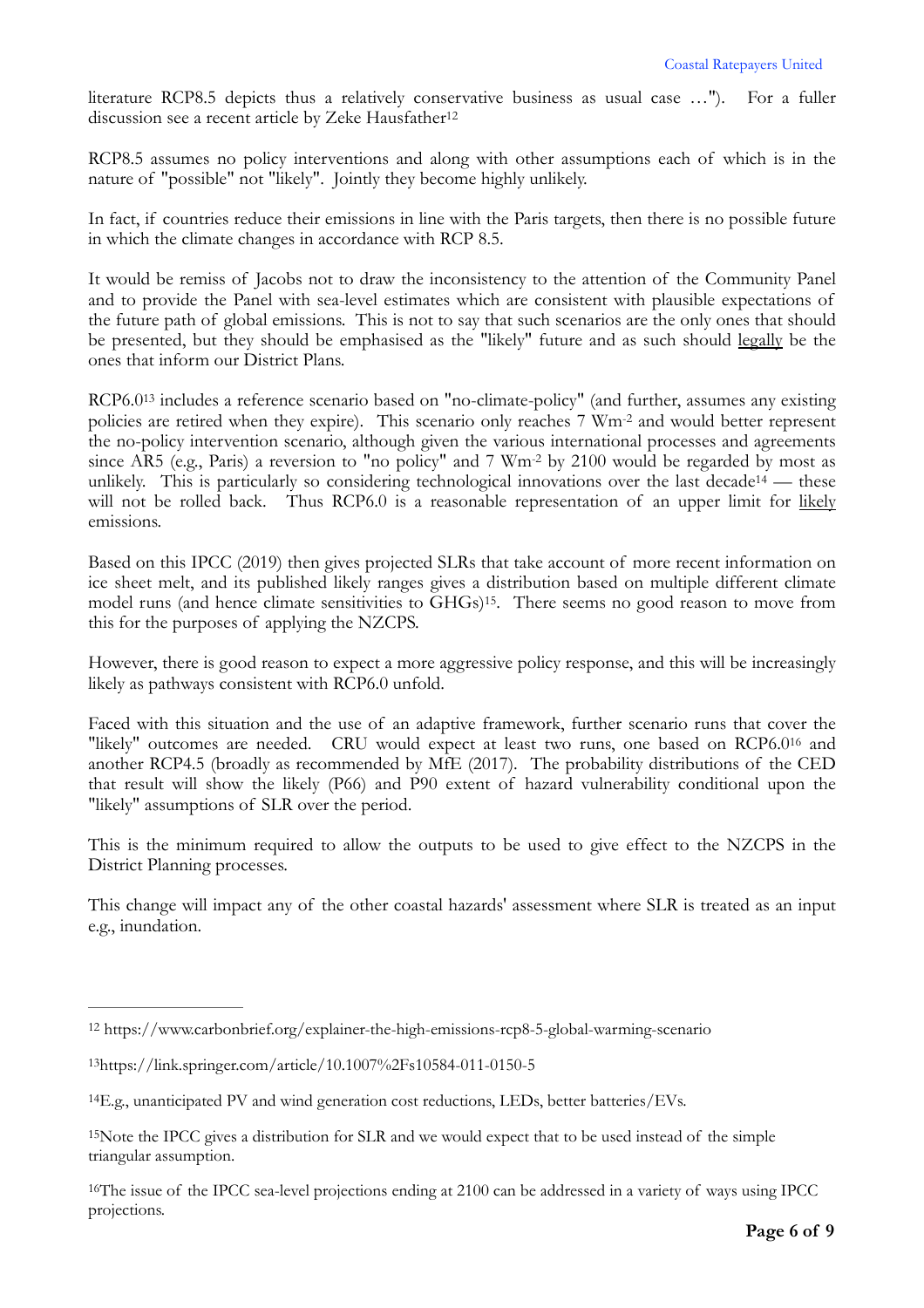#### **5. Treatment of Vertical Ground-Level Movement.**

The local VLM is independent of sea level rise. If the subsidence is 1-3mm/year, the expected effect is to raise the median RSLR by about 2mm/year. Since plate tectonics and climate change are uncorrelated, the effects on the upper and lower limits of RSLR will be less than the additional  $+/-$ 1mm/year, and should be estimated by simulation. The figures given in Table 3.2 are accordingly not correct.

#### **6. Treatment of Accretion When it Outpaces SLR.**

Section 6.8 makes the comment:

*For this mapping product, only the 'hazard' has been mapped, so that where accretion was projected to occur over a specified time frame (i.e., if the long term accretion rate is higher than the effect of SLR) then only the 'present day' hazard (short term and dune stability) has been mapped.*

It is unclear if this implies the reducing risk from the "present-day" hazard is not recognised as the shoreline progressively moves seaward over time. If so, any such projection will be incorrect.

#### **7. Use of Bruun Rule and Lack of Validation.**

Despite all the warnings about the Bruun rule not applying to accreting, eroding or protected shorelines (i.e., the Kāpiti coast) this is used as if it has the status of a physical model i.e. that with some adjustments it can independently (i.e., a priori) project the impact of sea-level rise on the coastline.

Given the nature of the Kāpiti coastline, this is most unlikely, particularly given the sediment movement on the coast. As the report correctly notes, referencing Morton (2003), sediment budgets are inherently hard to measure. However, the longshore movements are a critical example of the kind of thing that needs to be estimated to apply a physical model.

In light of this, the minimum CRU would expect is some empirical validation of the results from the Bruun analyses by way of hind-casting. This will raise the issue of separating the impacts of longshore sediment movements from sea level rise in the historic records. Doing this is an important issue that is concealed by the current methodology.

We make some suggestions for how to address this in the next section.

We would add that the Bruun rule and adjustments end up with a linear model with multiple parameters and assumptions. This model appears hard to justify based on the level and quality of information available. A simpler model should also be tested perhaps along the lines suggested below, or even simpler still where just the slope of the beach is fitted to the historic record for each transcript within each cell.

# **8. Linear Model in Time for Historic Trends.**

<span id="page-6-1"></span>The past long-term rates of shoreline movement are derived from analysis using DSAS to derive annual rates of movement at 50m spaced transcripts using the endpoints and the linear trend in time<sup>[17](#page-6-0)</sup>.

These are used to derive parameters for the long-term trends.

<span id="page-6-0"></span><sup>&</sup>lt;sup>[17](#page-6-1)</sup>There is an inherent bias in using the vegetation line for measurement — it responds immediately for erosion, but with a lag for accretion. This should be tested and corrected for if significant.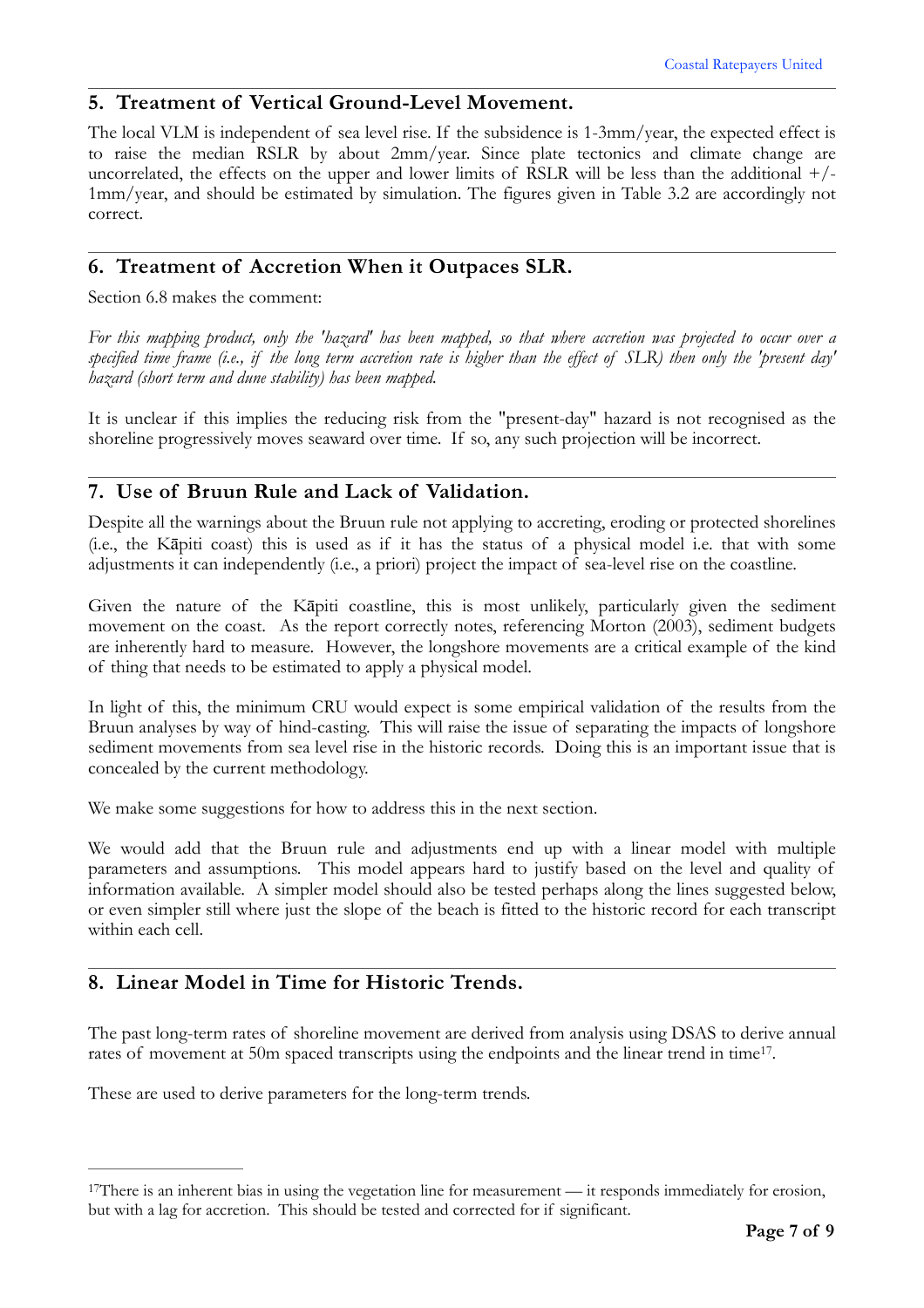An alternative approach that could be used within each of the coastal cells (Fig. 6.6) is to test a simpler but still physical-based model of the change in shoreline position (known independently) being based on a linear combination of (1) longshore addition/subtraction over each time period (not known independently), (2) the accretion/erosion impact of SLR (known independently) at each transept, and a residue covering the processes that are independent of these.

On this approach, longshore changes for any period would be a function of the distance into the cell, and the sea level affects a function of the shape of the transept.

Such a linear model could be fitted to test if it is possible to partial out the two effects on these assumptions and to test the parameters derived from the Bruun Rule.

#### **9. Treatment of Options for Sea Walls.**

The assignment of likelihoods to the options for the future of sea walls is inappropriate. It is quite wrong to simply assume that existing structures will be abandoned at the end of their useful lives. That is a possible decision, but for many of the structures being considered, it is not at all a likely one. (Consider, for example, KCDC's current work to renew the Paekakariki seawall.)

These are decisions that will need to be taken and potentially planned for. The consequences of each for the hazard risks need to be understood, along with the options analysis envisaged by Policy 27 of the NZCPS. CRU would therefore expect all three to be modelled to allow the NZCPS to be given effect.

#### **10. Uncertainty Distributions and Materiality.**

The minimum, mean and maximum values used to determine the distribution of the parameters in the projections of the CED are yet to be published. An important issue for hazard management is the materiality of each of the uncertainties in the analysis i.e., their contribution. These need to be reported.

#### **FINAL NOTE**

The report suffers from poor proofreading. Inadvertently repeated passages of text, spelling errors and the like raise concerns in the reader's mind about whether some aspects of the analysis may also contain inadvertent errors. Generally, the errors do not impair the reader's ability to understand what is being said, except that on pp. 57-58 the authors twice say "perpendicular" when what they seem to mean is "parallel".